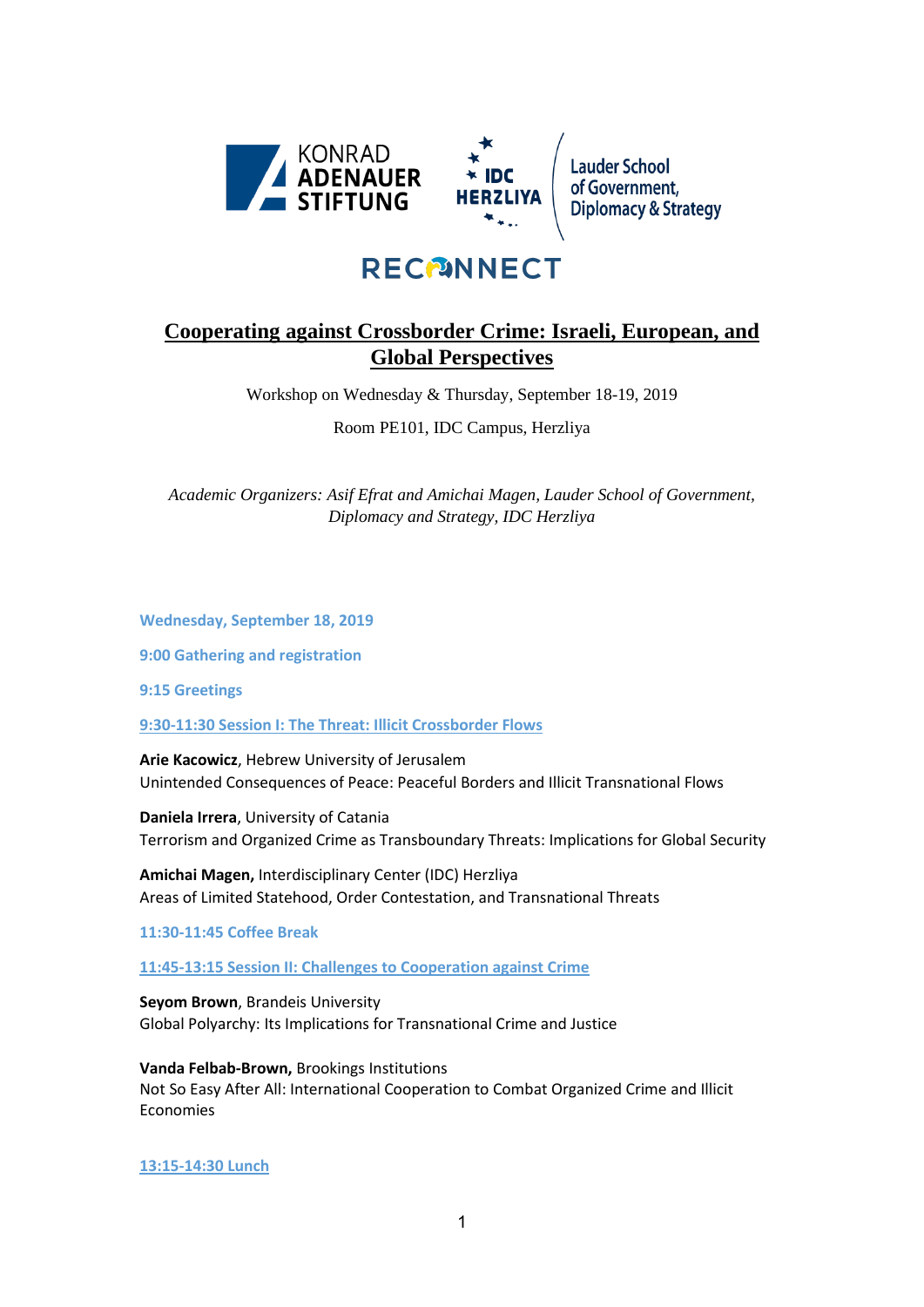#### **14:30-16:00 Session III: Different Approaches to Combating Illicit Markets**

#### **Anja P. Jakobi,** Technical University Braunschweig

Governing Markets or Governing Crime? The Countering of Global Illegal Markets and Trafficking Chains

**Hila Shamir,** Tel Aviv University

A Labor Approach to Human Trafficking: Expanding the Anti-trafficking Tool Kit to Address Structural Causes of Severe Forms of Exploitation

**19:30 Dinner** 

#### **Thursday, September 19, 2019**

**9:00-11:00 Session IV: Global Regimes against Crime**

**Jan Wouters,** KU Leuven The UN Sustainable Development Goals and the International Fight Against Corruption: What Value Added?

**Cecily Rose**, Leiden University A Belated and Controversial Review Mechanism for the UN Convention against Transnational Organized Crime and its Protocols

**Ely Aharonson**, University of Haifa The Dismantling of the War on Drugs? Renegotiating International Cooperation in an Age of Cannabis Liberalization Reform

**11:00-11:15 Coffee break**

### **11:15-12:45 Session V: Cooperating against Crime: A View from Europe**

**Christian Kaunert**, University of South Wales European Internal Security Agencies – Securitizing Actors in EU Criminal Justice

**Dora Kostakopoulou,** Warwick University The Concept of Security in Intra-EU Mobility Law

**12:45-14:00 Lunch**

**14:00-15:30 Session VI: The Problem of Trust in Criminal-justice Cooperation** 

**Valsamis Mitsilegas,** Queen Mary University of London Mutual Trust, Legal Pluralism and Constitutional Identity in Europe's Area of Criminal Justice

**Asif Efrat**, Interdisciplinary Center (IDC) Herzliya Defending Core Values: Human Rights and the Extradition of Fugitives

**15:30-16:00 Coffee Break**